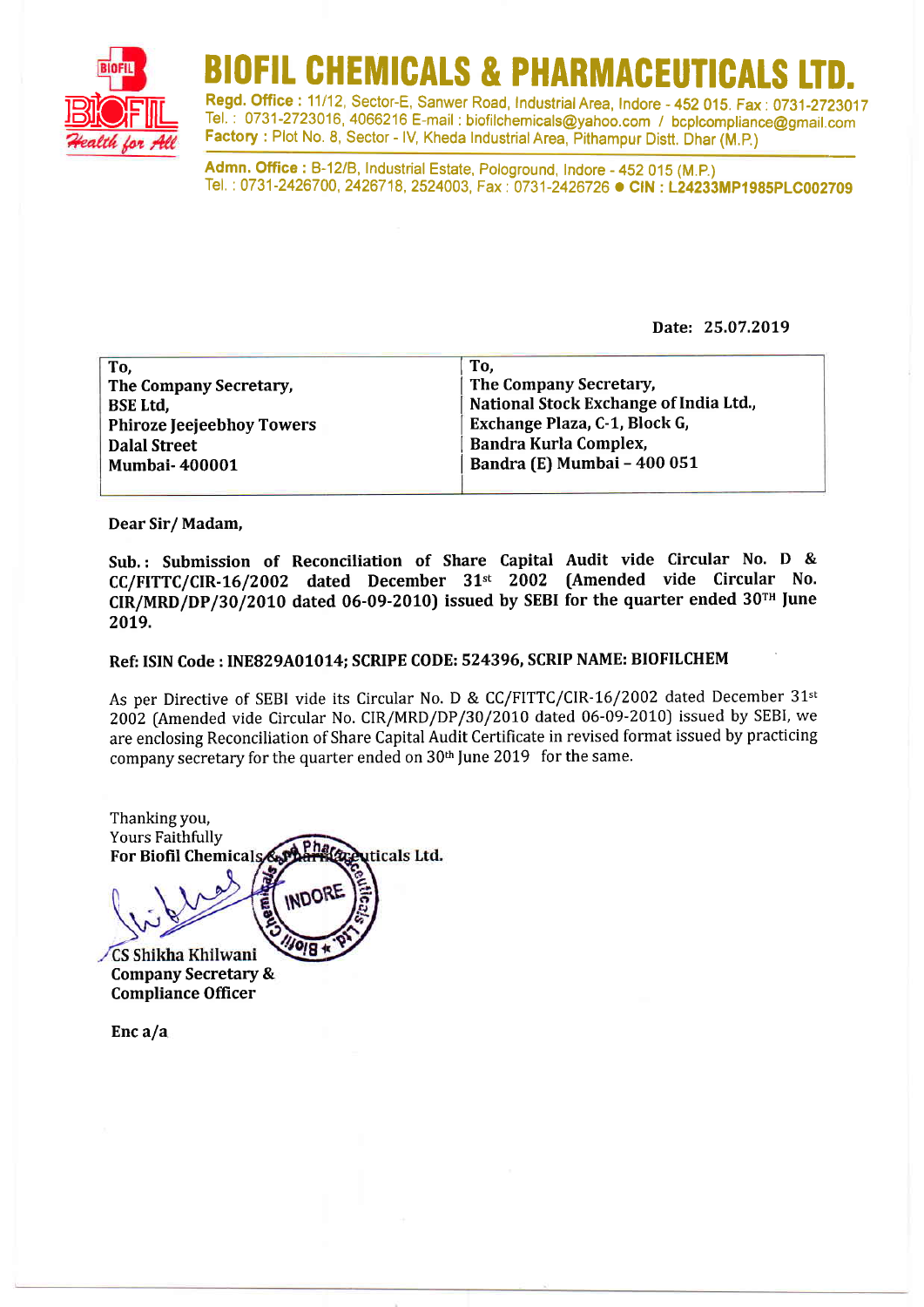



306, Sterling Arcade, 3rd Floor, 15/3, Race Course Road, Opp. IDA Building, Indore - 452 003 (M.P.) INDIA Ph.:(0731) 4266708, E-mail : Injoshics@gmail.com

To, The Board of Directors BIDFIL CHEMICALS & PHARMACEUTICALS LTD. 11112, Sector "E" Sanwer Road, Industrial Area , Indore- 452015.

## CERTIFICATE OF RECONCILIATION OF SHARE CAPITAL AUDIT

We have examined all relevant Books, Registers, Forms, Documents and papers maintained by BIOFIL CHEMICALS & PHARMACEUTICALS LIMITED (hereinafter referred to as 'the Company') and its Registrar & Share Transfer Agent ANKIT CONSULTANCY PRIVATE LIMITED having office at 60, Electronic Complex, Pardeshipura, Indore-452010 M.P. for the purpose of issuing Reconciliation of Share Capital Audit Certificate, in accordance wilh Circular No. 0 & CC/FITIC/CIR-16/2002 dated December 31" 2002 (Amended vide Circular No. CIRlMRD/DP/30/2010 dated 06-09-2010) issued by Ihe Securities and Exchange Board of India for the quarter ended 30<sup>th</sup> June 2019.

In our opinion and to the best of our knowledge and according to the information and explanations given to us and based on such verification as considered necessary, we hereby certify that:

| 1. | For Quarter Ended                                                     | 30 <sup>th</sup> June 2019                                                                |
|----|-----------------------------------------------------------------------|-------------------------------------------------------------------------------------------|
| 2. | <b>ISIN</b>                                                           | INE829A01014                                                                              |
| 3. | Script Code<br><b>BSE</b><br><b>NSE</b>                               | 524396<br><b>BIOFILCHEM</b>                                                               |
| 4. | Face Value                                                            | Rs. 10/- each                                                                             |
| 5. | Name of the Company                                                   | <b>BIOFIL CHEMICALS &amp; PHARMACEUTICALS LTD.</b>                                        |
| 6. | Registered Office & Telephone No.                                     | 11/12, Sector "E" Sanwer Road, Industrial Area,<br>Indore-452015<br>Tel No.: 0731-2723018 |
| 7. | Correspondence Address & Telephone<br>No.                             | 11/12, Sector "E" Sanwer Road, Industrial Area,<br>Indore-452015<br>Tel No.: 0731-2723018 |
| 8. | <b>Email Address</b>                                                  | bcplcompliance@gmail.com                                                                  |
| 9. | Name of Stock Exchanges where the<br>Company's securities are listed: | The National Stock Exchange Ltd, Mumbai<br>The Bombay Stock Exchange, Mumbai              |

Contd...2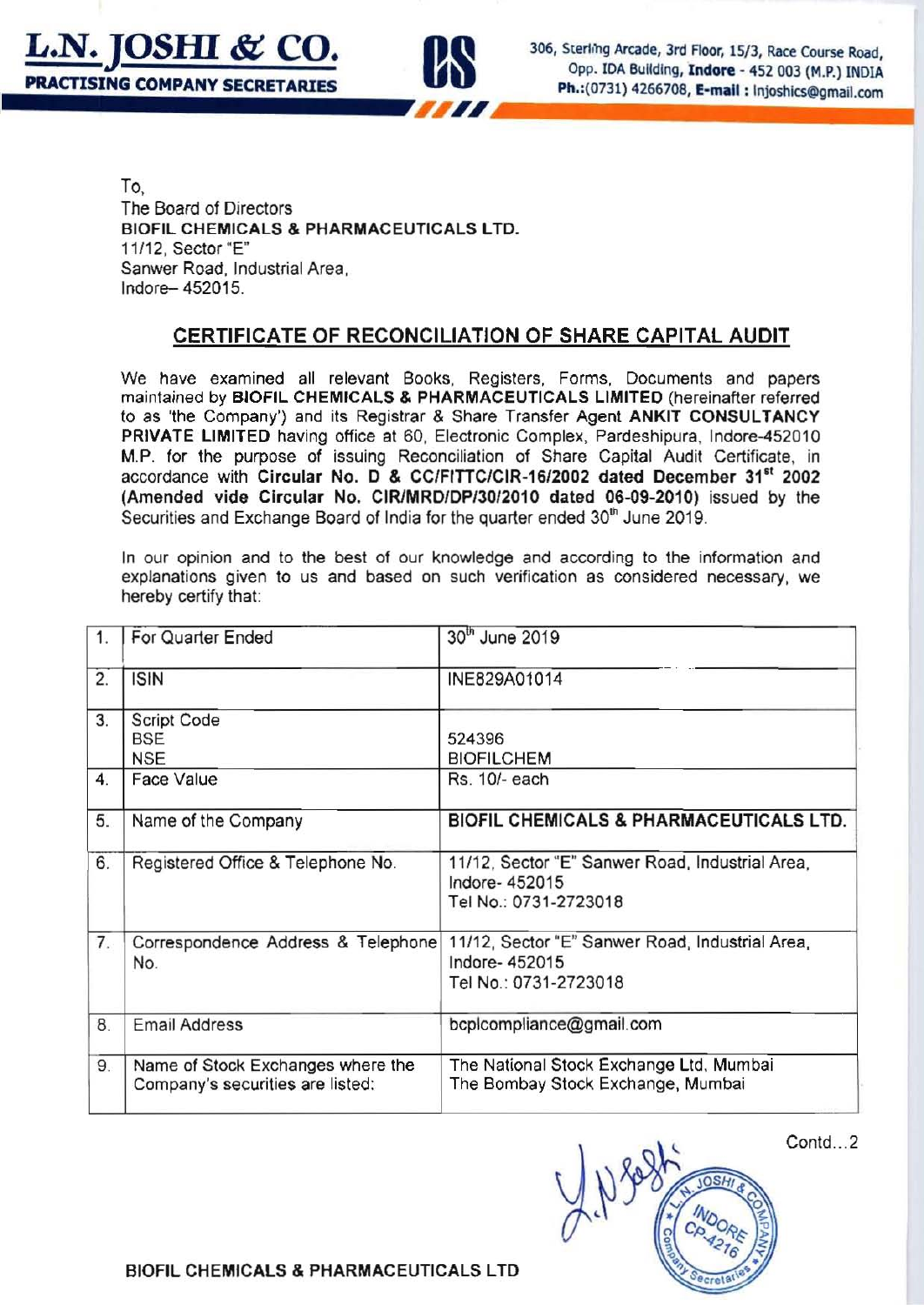| 10 | Issued Capital (in Rs.)*                                                                                                                                                                                                   | Number of Shares     | % of Total Issued Capital |
|----|----------------------------------------------------------------------------------------------------------------------------------------------------------------------------------------------------------------------------|----------------------|---------------------------|
|    | Rs. 162738000/-*                                                                                                                                                                                                           | 16273800             | 100                       |
| 11 | Listed Capital (Exchange wise)<br>(As per Company's record)                                                                                                                                                                |                      |                           |
|    | The National Stock Exchange, Mumbai<br>The Mumbai Stock Exchange, Mumbai                                                                                                                                                   | 10561300<br>10561300 | 64.89%<br>64.89%          |
| 12 | Held in dematerialized form in CDSL<br>*Forfeited shares Re-Issued for which<br>corporate action have submitted as on<br>20.06.2019. (Listing confirmation is<br>pending from exchange hence still not<br>dematerialized). | 6642014<br>3450000   | 40.82%<br>21.20%          |
| 13 | Held in dematerialized form in NSDL                                                                                                                                                                                        | 2811076              | 17.27%                    |
| 14 | Physical                                                                                                                                                                                                                   | 3370710              | 20.71%                    |
| 15 | Total No. of Shares (12+13+14)                                                                                                                                                                                             | 16273800             | 100%                      |

### **\*Notes:**

a) Issued capital includes reissue of 5712500 forfeited Equity shares.

b) 34.50.000 forfeited equity shares were reissued in electronic mode (CDSL) and **22 ,62,500 forfeited equity shares were issued to allottees in physical form. Further Corporate Action for above said shares submitted as on 20.06.2019 but Listing Confirmation is pending with stock exchanges therefore shares have not been dematerialized till the end of Quarter, hence same has been mentioned separately.** 

| 16<br>(i) | (10811)                                                | Reasons for difference if any, between On 31.03.2011 Company has re-issued 5712500<br>forfeited equity shares and listing confirmation for<br>above shares pending at Stock Exchanges. |
|-----------|--------------------------------------------------------|----------------------------------------------------------------------------------------------------------------------------------------------------------------------------------------|
| (ii)      | Reasons for difference if any, between Nil<br>(108.15) |                                                                                                                                                                                        |
| (iii)     | (118.15)                                               | Reasons for difference if any, between On 31.03.2011 Company has re-issued 5712500<br>forfeited equity shares and listing confirmation for<br>above shares pending at Stock Exchanges. |

17. There is no change in share capital during the quarter ended 30<sup>th</sup> June, 2019.

18. Register of Members is updated (yes/no) YES (maintained by R&STA) **if not updated up to which date** 

**19. Reference of previous quarter with regard to excess dematerialized shares, if any. N.A.** 

**20. Has the Company resolved the matter mentioned in point No.19 above in the Current**  quarter? if not reason why? N.A.

**21 . All the dematerialization and rematerialization requests received during the quarter ended 30'" June. 2019 have been duly confirmed within 21 days.** 

**22. As on the date of this certificate, there are no cases of demate request received during**  the quarter ended 30<sup>th</sup> June, 2019 pending for confirmation beyond 21 days

Contd...3

BIOFIL CHEMICALS & PHARMACEUTICALS LTD